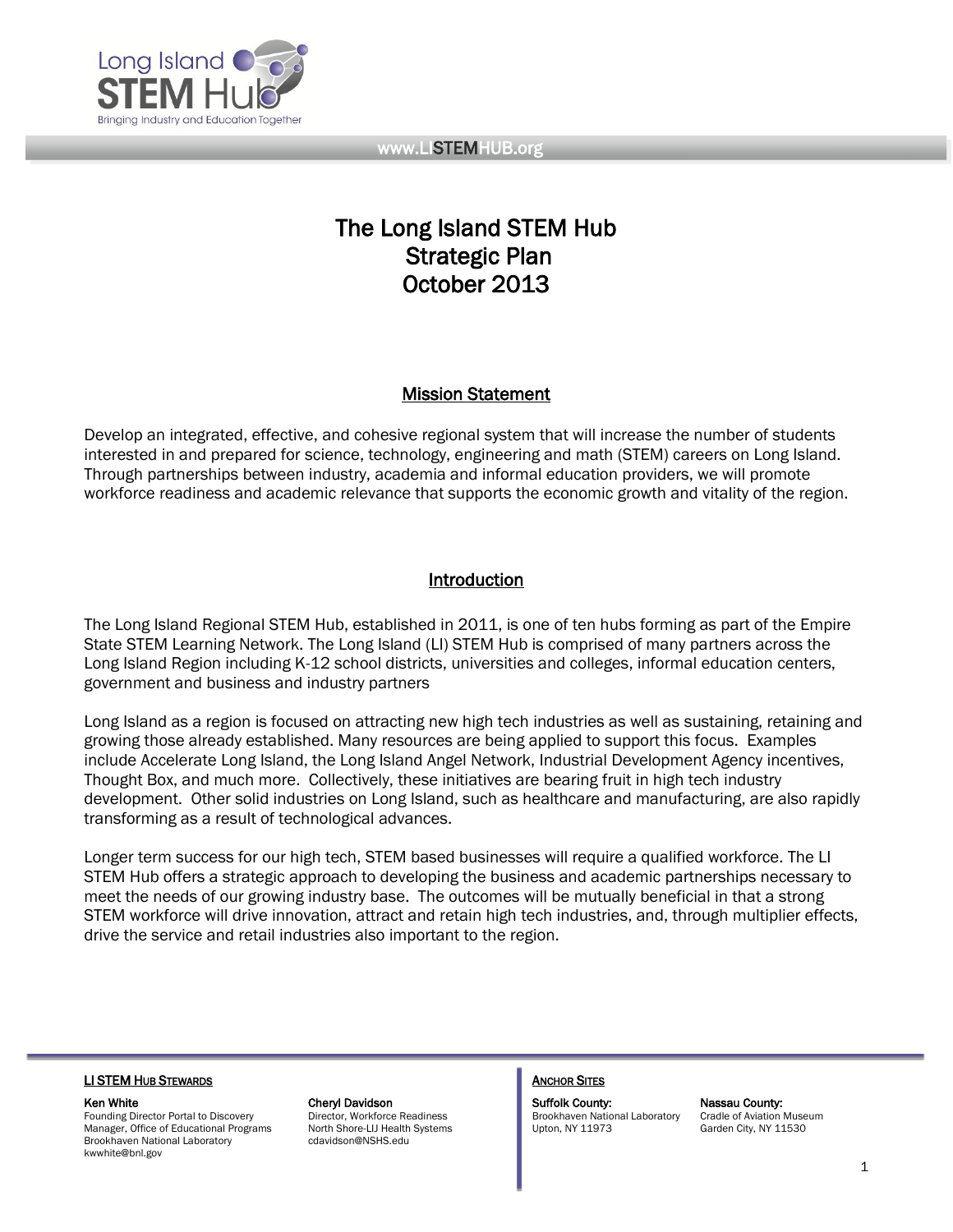

The following is an outline of goals, objectives, and actions to support the mission of the LI STEM Hub.

Goal 1: Encourage industry and academic leaders across Long Island to commit to long term engagement with one another in ways that use their strengths to complement and achieve a common set of goals focused on improving STEM education and workforce readiness.

Objective: Develop an organizational structure that will support the goals of the LI STEM Hub and create a blueprint that identifies expectations and obligations for each group.

#### Actions:

- Board of Champions: create a board consisting of stakeholders which include academic and industrial leaders that has the capacity to commit resources as needed; provide guidance and input to the Hub; ensure its sustainability; and maintains its alignment with the priority economic and academic goals for the region.
- Co-Stewards: Brookhaven National Laboratory and North Shore-LIJ Health System will make a significant commitment of staff and leadership resources to launch and develop the LI STEM Hub to a functioning and durable organizational structure.
- Hub Anchor Institutions: In order to engage efforts that benefit the entire region, the Cradle of Aviation in Nassau County and Brookhaven National Laboratory in Suffolk County, sites with large facilities and a strong commitment to STEM, will be anchor facilities to ensure a bi-county presence.
- Steering Committee: The Steering Committee will be established to provide leadership in implementing the goals adopted by the LI STEM Hub.
- Core Team: Form a Core Team whose members will be expected to be leaders and/or active participants in the LI STEM Hub committees. They will provide input on objectives for the LI STEM Hub and provide support for implementing those objectives.
- Regional Industry Councils (RIC): Create councils in high growth industries to facilitate communications between stakeholders with the intent of developing and implementing specific actions to increase career awareness, provide curriculum input and work experiences for Long Island educators and students in their industry. These actions collectively will motivate students to pursue careers relevant to the RIC membership.
- **Partners: Align with like-minded stakeholders to advance the mission of the LI STEM** Hub and act as ambassadors in deployment of LI STEM Hub objectives.

#### Goal 2: Create and support partnerships which include business, educators, higher education, government and non-profits that will build and sustain interest in STEM education, and resonates with regional industry needs.

Objective A: Align industry needs with academic curriculum to reduce the gaps in STEM preparation and workforce readiness, by establishing channels of communication to enable partners to share information that results in successful transitions from education and training to employment.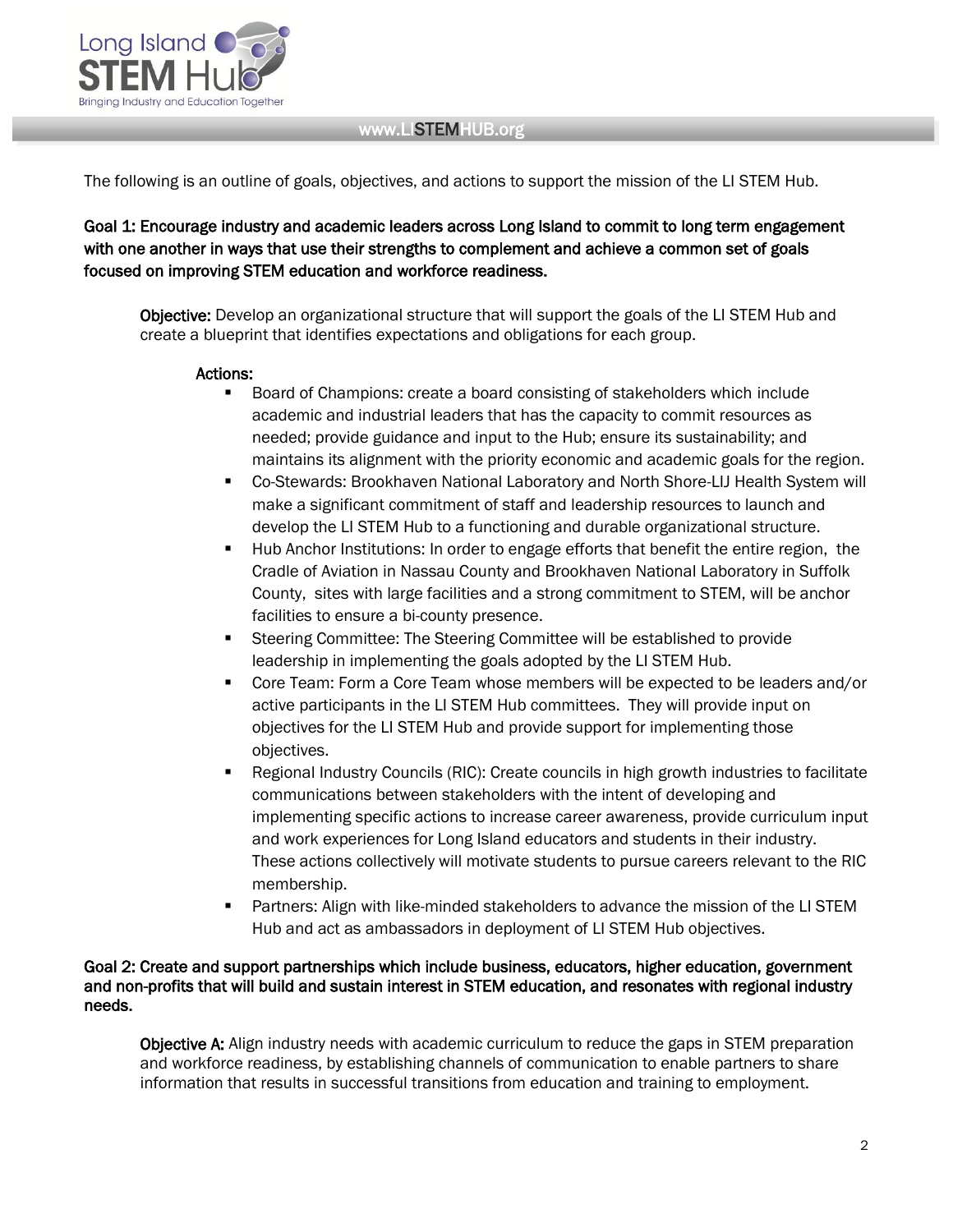

#### Actions:

- Expand College to Career Partnerships for industry forums to discuss trends, needs and better alignment between industry and academia.
- Engage the leadership of the School Superintendent-College President Partnership to assist in the development and dissemination of strategic actions related to integrating industry trends into academic approaches, identifying skill gaps, and addressing misalignment of academic programs relative to industry needs.
- Disseminate information about LI STEM Hub initiatives and opportunities via the Nassau-Suffolk School Board Association to convey these to Long Island's 125 school districts.
- Actively participate in the Empire State STEM Learning Network and national STEMx with the intent of sharing lessons learned, identifying trends, working collaboratively to seek policy change where appropriate, and integrating best practices of others into the LI STEM Hub.
- **Participate in and update the Long Island Regional Economic Development Council** (REDC) on LI STEM Hub status and to ensure alignment of the Hub with the economic priorities of Long Island.
- Reach out to Long Island industry organizations and associations to gain participation in RICs.

Objective B: Create a premier source and map out assets for the Long Island community to seek and find STEM enrichment information and opportunities.

# Actions:

- Create a publicly accessible and interactive website that will make available information about educational programs and opportunities for Industry/academia engagement.
- Create a publicly searchable database of existing STEM programs and resources on Long Island.
- **IDENTIFY 11** Identify grant/funding opportunities and share with collaborators who have the resources to partner and successfully pursue them.
- **Establish an electronic process for collecting and disseminating student internship** and teacher work experience applications.
- **Engage the Regional Industry Councils in placement of applicants.**
- Provide Internship training/toolkits to interested companies

#### Goal 3: Facilitate the creation of vehicles for learning that help students develop long-term career goals and provide relevance for academic coursework to motivate them to persist in STEM career preparation.

Objective: Assist in the implementation of industry-related curriculum in Middle and High schools that deliver rigorous academics, relevancy through a contextual framework and relationships with the business community.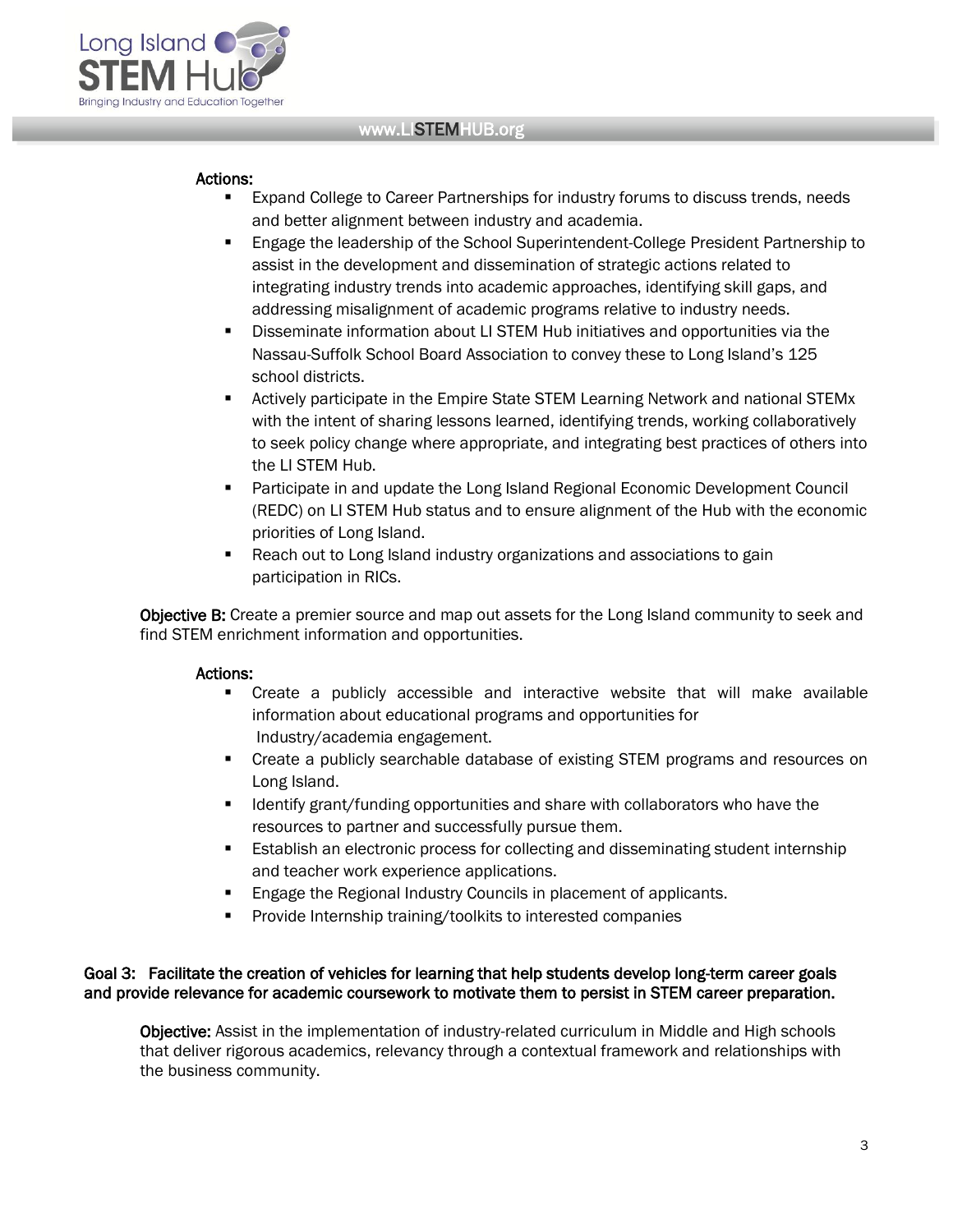

#### Actions:

- Identify school districts that have an interest in Career Academies.
- **Provide guidance on the steps a school needs to take, which may include reallocation** of funding, in order to "explore" or create a Career Academy and facilitate interaction with industry partners.
- **Facilitate developing and implementing more STEM schools.**
- **Provide industry support to STEM schools, Career Academies and career and** technical education providers.

### Goal 4: Support initiatives that will improve the content, knowledge, and skills required to become more effective in STEM education.

Objective A: Provide opportunities for teacher professional development activities that promote career awareness, relevance of academic content, and STEM content knowledge.

#### Actions:

- **Provide professional development opportunities, such as work experiences for** teachers, through partnerships with regional industry council members industry partners.
- **Seek out grant funds to support teacher professional development in STEM fields.**
- Work with Schools of Education to strengthen teaching methodologies for STEM.
- Work with school districts to reallocate resources to enable teacher participation with business partners.
- Develop partnerships with informal education providers from industry to develop STEM-based teacher professional development.

**Objective B:** Encourage and promote a larger, more diverse population of college bound and STEM career prepared students.

#### Actions:

- Work with Administration and Guidance Counselors to promote STEM college and career preparation options for all students.
- Outreach to parents/students, community groups, and civic organizations to develop an awareness of Long Island STEM career options.
- Provide opportunities for student and industry interactions and awareness through job shadowing, mentorships, internships, and career days.
- Actively participate in and support STEM Diversity initiatives and align with the Regional Economic Development Council's Opportunity Agenda priorities.
- Partner with existing events to promote collaboration and raise general awareness of all STEM events on Long Island and their sponsoring organizations.